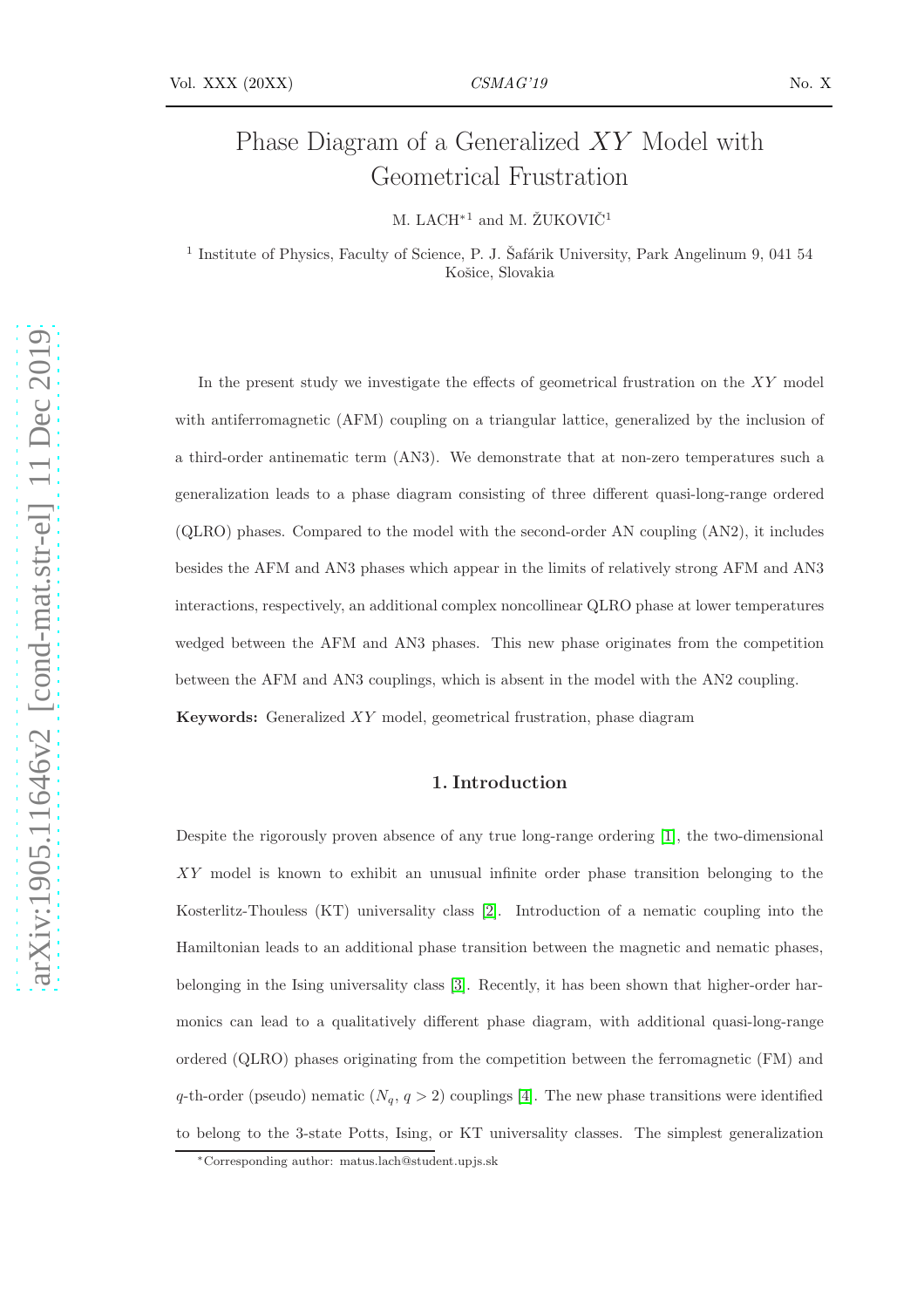involving the second-order AN2 coupling, in addition to the AFM one, has been shown to display, on a geometrically frustrated triangular lattice, besides the AFM and AN2 phases, also an additional chiral phase above the KT line [\[5\]](#page-5-4). Here we modify this model by considering the AN3 term of the third- instead of the second-order AN2 and study how the phase diagram is affected by this change. Recent investigations of the ground-state properties of such a model suggested an interesting behavior with potential interdisciplinary applications [\[6\]](#page-5-5).

#### 2. Model and Methods

The Hamiltonian of the generalized  $XY$  model, including the q-th-order couplings, can be written as follows:

$$
\mathcal{H} = J_1 \sum_{\langle i,j \rangle} \cos(\phi_i - \phi_j) + J_q \sum_{\langle i,j \rangle} \cos[q(\phi_i - \phi_j)], \tag{1}
$$

where  $\phi_i \in [0, 2\pi]$  represents the *i*-th site spin angle in the XY plane,  $J_1$  and  $J_q$  are exchange interaction parameters and  $\langle i, j \rangle$  denotes the sum over nearest-neighbor spins. The first term  $J_1$  is a usual magnetic, i. e. FM  $(J_1 < 0)$  or AFM  $(J_1 > 0)$  coupling, while the second term  $J_q$  represents a generalized nematic,  $N_q$  ( $J_q$  < 0) or  $AN_q$  ( $J_q$  > 0) interaction. We consider the model (1) for  $q = 3$  and the interaction parameters  $J_1, J_q \in [0, 1]$  in the form  $J_1 = x, J_q = 1 - x$ , with  $x \in \{0, 0.1, 0.2, \ldots, 1\}$  to cover the interactions between the pure AN3  $(x = 0)$  and the pure AFM  $(x = 1)$  limits.

Monte Carlo (MC) simulations, based on the standard Metropolis algorithm, implemented on graphical processing units, were employed to simulate the studied system. We considered the system of a linear size  $L = 96$ , with periodic boundary conditions to eliminate boundary effects. The simulations were carried out for the whole relevant temperature range from  $T = 0.01$ , which approximates ground-state conditions, all the way to  $T = 0.52$  corresponding to the paramagnetic phase. At each temperature step  $10^5$  MC sweeps were used to ensure equilibration of the system and another  $5 \times 10^5$  MC sweeps were used to calculate mean values of the following relevant quantities: the internal energy per spin

$$
e = \frac{\langle \mathcal{H} \rangle}{L^2},\tag{2}
$$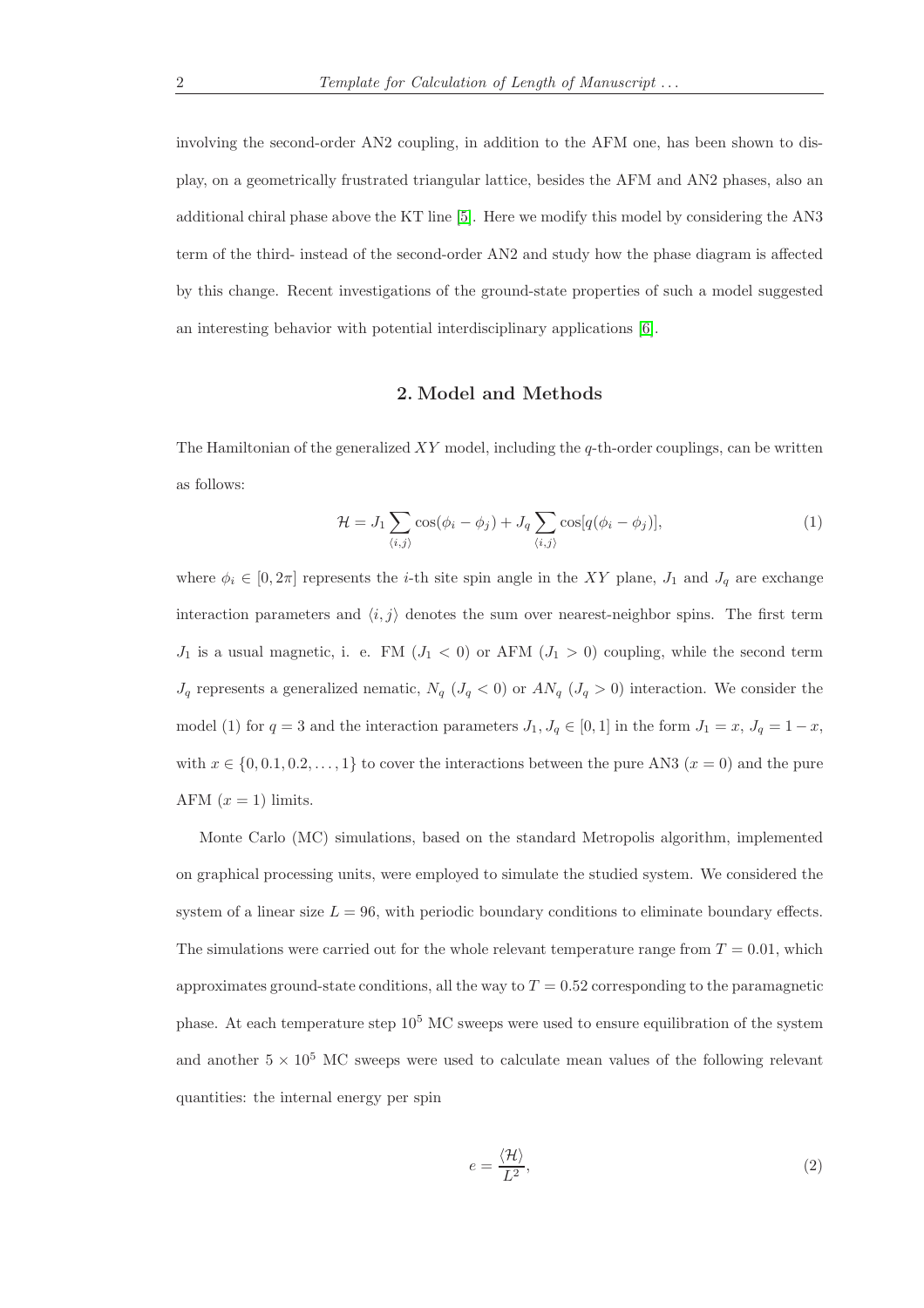the specific heat per spin

$$
C = \frac{\langle \mathcal{H}^2 \rangle - \langle \mathcal{H} \rangle^2}{T^2 L^2},\tag{3}
$$

the magnetic  $(m_1)$  and generalized nematic  $(m_3)$  order parameters

$$
m_k = \frac{\langle M_k \rangle}{L^2} = \frac{1}{L^2} \left\langle \sqrt{3 \sum_{\alpha=1}^3 \mathbf{M}_{k\alpha}^2} \right\rangle, k = 1, 3; \alpha = 1, 2, 3; \tag{4}
$$

where  $M_{k\alpha}$  is the  $\alpha$ -th sublattice order parameter vector given by

$$
\mathbf{M}_{k\alpha} = \left(\sum_{i \in \alpha} \cos(k\phi_{\alpha i}), \sum_{i \in \alpha} \sin(k\phi_{\alpha i})\right),\tag{5}
$$

and finally, the standard  $(\kappa_1)$  and generalized  $(\kappa_3)$  staggered chiralities

$$
\kappa_k = \frac{\langle K_k \rangle}{L^2} = \frac{1}{2L^2} \left\langle \left| \sum_{p^+ \in \Delta} \kappa_{kp^+} - \sum_{p^- \in \nabla} \kappa_{kp^-} \right| \right\rangle, k = 1, 3; \tag{6}
$$

where  $\kappa_{kp}$ + and  $\kappa_{kp}$ - are the local generalized chiralities for each elementary plaquette of upward and downward triangles, respectively, defined by:

$$
\kappa_{kp} = 2\{\sin[k(\phi_2 - \phi_1)] + \sin[k(\phi_3 - \phi_2)] + \sin[k(\phi_1 - \phi_3)]\}/3\sqrt{3}.
$$
 (7)

## 3. Results

Anomalies (peaks) in the specific heat measurements were used to determine temperatures at which the studied system undergoes phase transitions, yielding the phase diagram. The phases themselves are then characterized by order parameters, defined in the previous section. Temperature dependencies of the generalized magnetic, nematic and chiral order parameters as well as the specific heat are displayed in Fig. 1, for the values of  $x = 0.2, 0.6$ , and 0.8. It is clear that for  $x = 0.2$  and  $x = 0.8$ , the magnetic  $(m_1)$  and generalized nematic  $(m_3)$  order parameters vanish at different temperatures. This means that for these values of the exchange interaction parameters (and as shown in Fig. 2 also in their vicinity) there are two distinct QLRO phases. At low temperatures near the ground state there is a QLRO phase in which all of the order parameters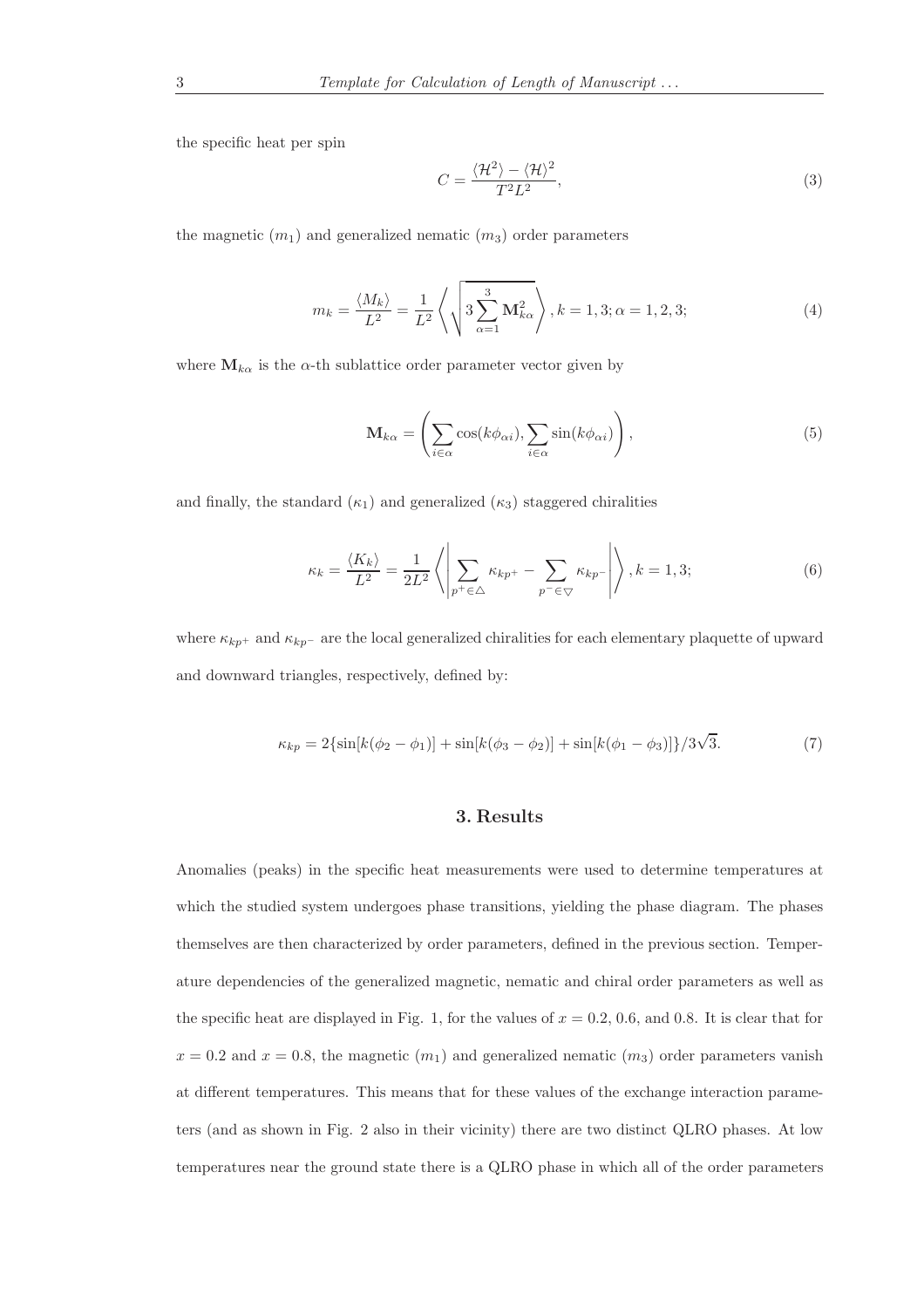

Fig. 1: Temperature dependencies of different order parameters per spin (upper row) and the specific heat per spin (lower row), for three representative points in the exchange interaction parameter space.

are non-zero, although, only the parameters associated with the AN3 ordering reach saturation and only for  $x < 0.8$ . This is due to geometrical frustration and competition between the AFM and AN3 interactions. The ground states of this model have been thoroughly investigated in Ref. [\[6\]](#page-5-5) and the spins on each triangular plaquette were found to be arranged in such a way that two neighbors are oriented almost parallel with respect to each other and almost anti-parallel with respect to the third one, with the turn angles dependent on the interaction strength ratio. In the following we will refer to this phase as a canted AFM (CAFM) phase. As temperature increases to the value of the first phase transition either magnetic (for  $x \leq 0.5$ ) or nematic (for  $x \geq 0.6$ ) order parameter falls to zero while the corresponding chiral order parameter shows an anomalous decrease, but remains non-zero. In the second QLRO phase this chiral order parameter continues to decline, but stays slightly above zero all the way until the second phase transition to the paramagnetic state. The other two parameters - nematic for  $x \lesssim 0.5$  and magnetic for  $x \gtrsim 0.6$  and their corresponding chiral order parameters decrease slightly but remain largely unaffected until the transition to the paramagnetic state where all the order parameters vanish. The presence of three distinct phases is further supported by our calculations of the specific heat per spin (Fig. 1 lower row), which clearly displays two peaks at two separate temperatures corresponding to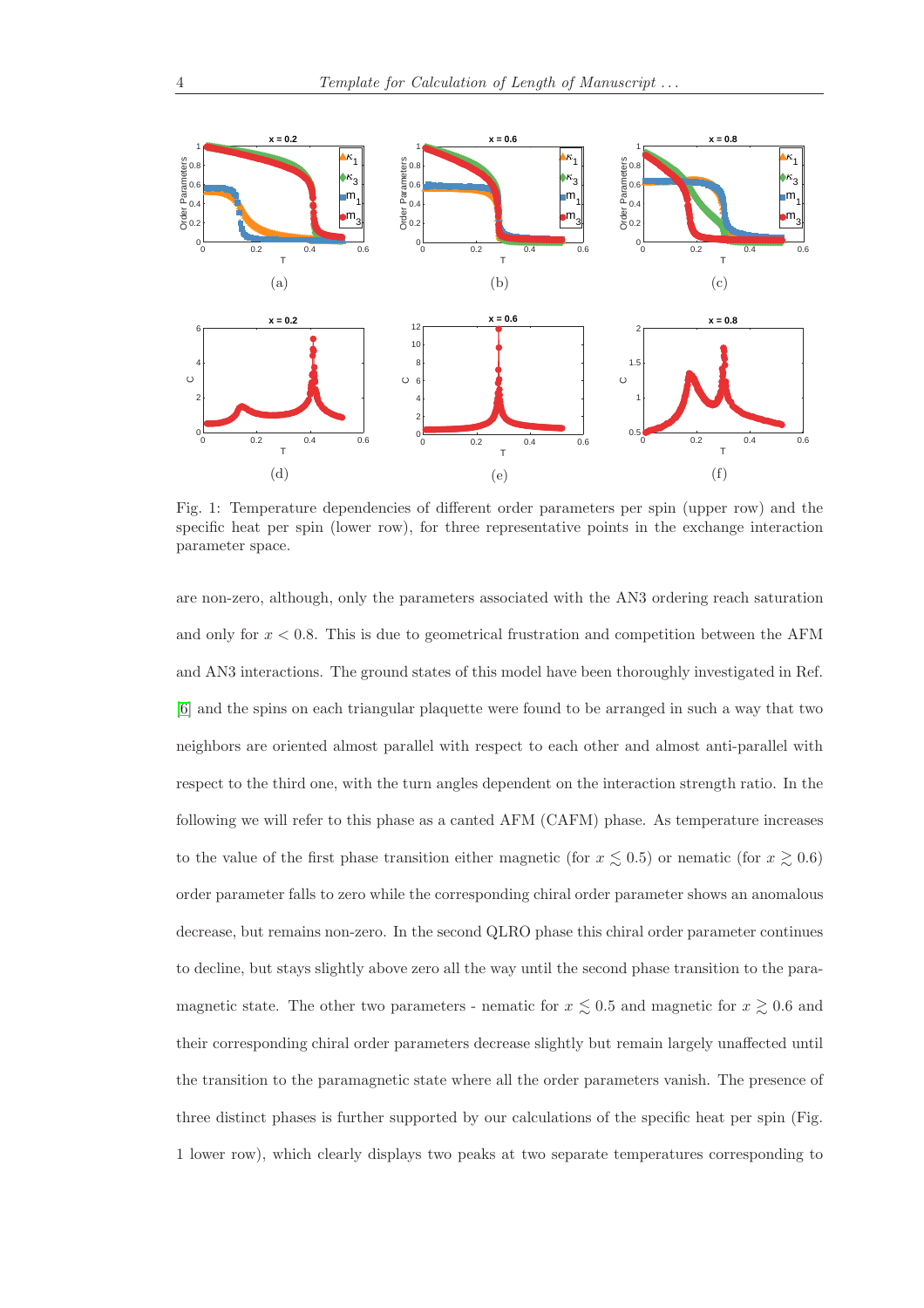the drops of order parameters, as described above.

For  $0.5 \leq x \leq 0.6$  the situation changes in the way that the CAFM phase persists as the temperature is increased until the system undergoes a transition directly to the paramagnetic state with all the order parameters vanishing together. In this case there is only a single peak in the specific heat, corresponding to this transition. The phase diagram depicted in Fig. 2 covers



Fig. 2: Phase diagram in the  $x-T$  parameter plane. The symbols represent temperatures corresponding to the maxima of the specific heat, lines serve only as a guide to the eye. Empty symbols represent the limits of the CAFM phase obtained from the ground-state analysis conducted in [\[6\]](#page-5-5).

the whole range of the exchange parameter space from the purely AFM  $(x = 1)$  to the purely AN3  $(x = 0)$  cases. The behavior in the limiting cases is well known - there is a single phase transition from the AFM, for  $x = 1$  or AN3, for  $x = 0$ , phases, respectively, to the disordered paramagnetic state at higher temperatures. For  $0.0 < x \leq 0.997$  (see Ref. [\[6\]](#page-5-5)) there is a CAFM phase at low temperatures which gives way to the AN3 phase  $(0.0 \le x \le 0.5)$ , AFM phase  $(0.6 \le x \le 0.997)$  or straight to the paramagnetic phase  $(0.5 \le x \le 0.6)$ . It should be noted, that the transition to the paramagnetic phase occurs at much lower temperatures compared to the purely AFM and AN3 cases.

## 4. Conclusions

We have studied the effects of geometrical frustration and competition between the AFM and AN3 couplings in a generalized XY model. In the work of Poderoso et. al. [\[4\]](#page-5-3), which studied